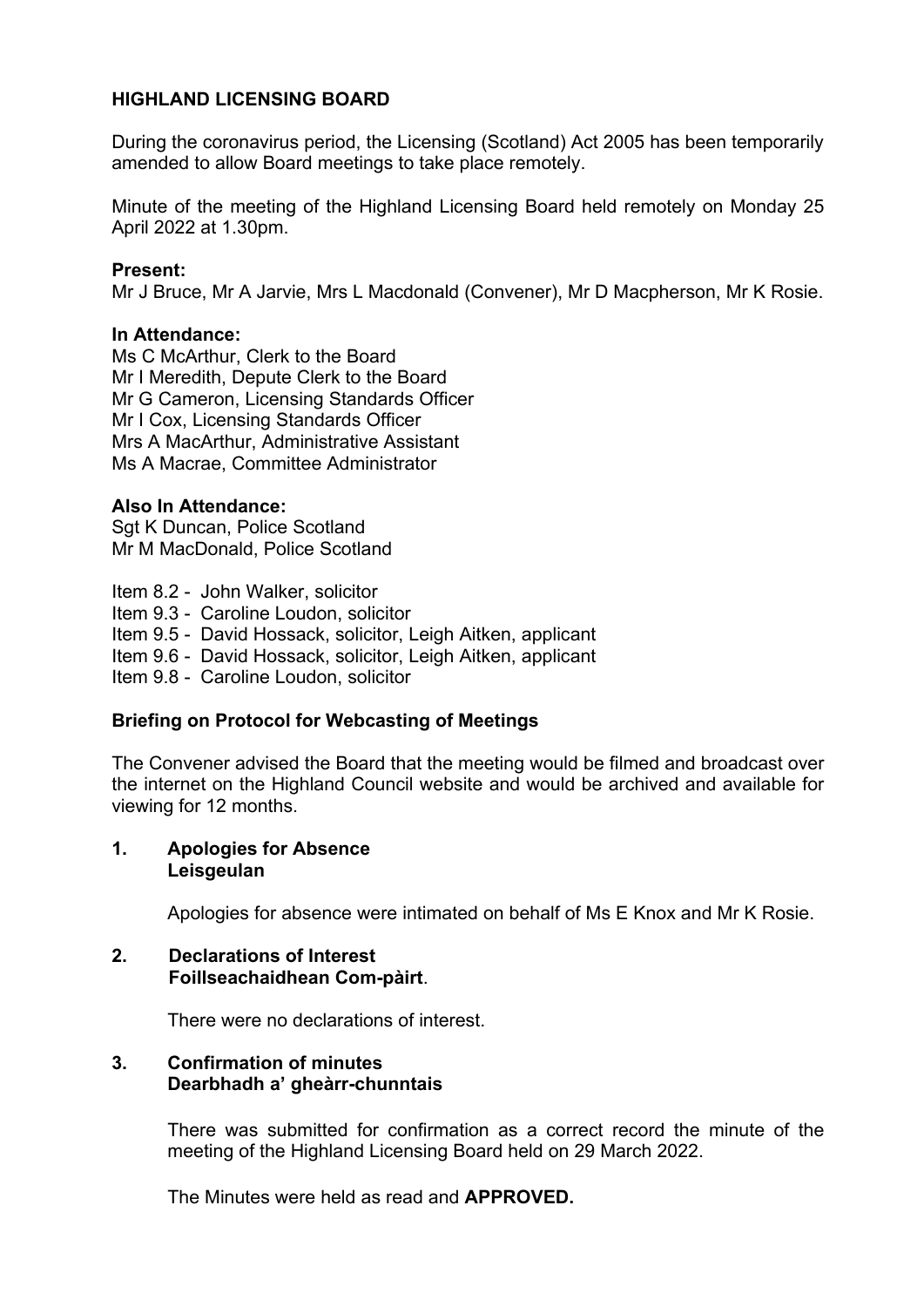**4. Licensing (Scotland) Act 2005 Licences granted under delegated powers Achd Ceadachd (Alba) 2005 Ceadachdan a bhuilicheadh fo Ùghdarras air a Thiomnadh** 

There had been circulated **Report No HLB/029/21** detailing licences which had been granted under delegated powers by the Clerk to the Board during the period 17 March 2022 to 13 April 2022.

The Board **NOTED** the report.

**5. Licensing (Scotland) Act 2005 Occasional licences and extended hours granted under Delegated Powers Achd Ceadachd (Alba) 2005 Ceadachdan Corra-uair agus uairean sìnte a bhuilicheadh fo ùghdarras air a thiomnadh**

There had been circulated **Report No HLB/030/21** detailing occasional licences and extended hours applications which had been granted under delegated powers by the Clerk to the Board during the period 17 March 2022 to 30 April 2022.

The Board **NOTED** the report.

## **6. Review proposals – non-payment of annual premises licence fees Moladh ath-sgrùdaidh – neo-phàigheadh chìsean ceadachd togalaich bliadhnail**

There had been circulated **Report No HLB/031/22** by the Clerk inviting the Board to hear from the stated licence holders and then to consider and determine the premises licence review proposal for each of the premises.

Following discussion, the Board **NOTED** that Bay Leaf Spice, Grantown on Spey had now paid their annual fee.

Thereafter, the Board **AGREED** to **REVOKE** the premises licences for the following premises:

- Brockies Bar, Kiltarlity, By Beauly
- Charleston House, Gairloch

under section 39 of the Licensing (Scotland) Act 2005 on the grounds of nonpayment of their annual premises licence fees.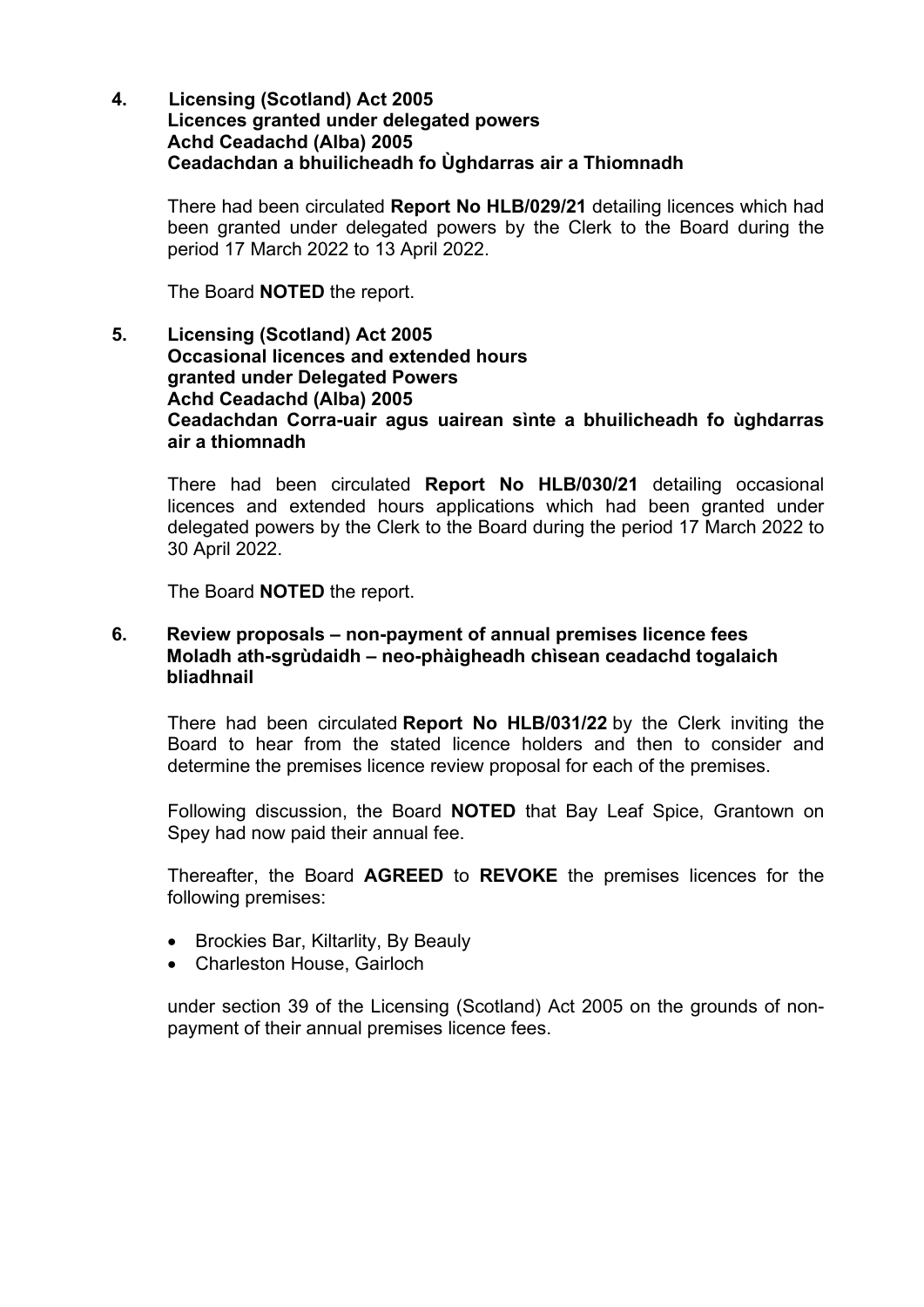### **7. Licensing (Scotland) Act 2005 Applications for new premises licences Achd na Ceadachd (Alba) 2005 Larrtas airson cheadachdan thogalaichean ura**

#### **7.1 Ref: HC/CSR/2002**

**Applicant:** Shân Tunsley **Premises:** West Coast Delicatessen, 5 Argyle Street, Ullapool **Type:** Off Sales

There had been circulated **Report No HLB/032/22** by the Clerk which invited the Board to determine the application.

The Board **AGREED** to **GRANT** the application for a premises licence subject to the mandatory conditions only.

## **8. Licensing (Scotland) Act 2005 Applications for provisional premises licences Achd Ceadachd (Alba) 2005 Iarrtas airson ceadachdan thogalaichean le cumha**

#### **8.1 Ref: HC/RSL/2000**

**Applicant:** Sgurr Uaran Ltd **Premises:** Sgurr Uaran Distillery, 19 Fasach, Glendale, Isle of Skye, IV55 8WP **Type:** off sales

There had been circulated **Report No HLB/033/22** by the Clerk which invited the Board to determine the application.

The Board **AGREED** to **GRANT** the application for a provisional premises licence subject to the mandatory conditions only.

**8.2 Ref: HC/CSR/1998 Applicant:** Hart Licensees Ltd **Premises:** Spa Lodge, Strathpeffer **Type:** On Sales

There had been circulated **Report No HLB/034/22** by the Clerk which invited the Board to determine the application.

The Board **AGREED** to **GRANT** the application for a provisional premises licence subject to the mandatory conditions and the local conditions and special conditions as set out respectively at 7.2 and 7.3 of the report.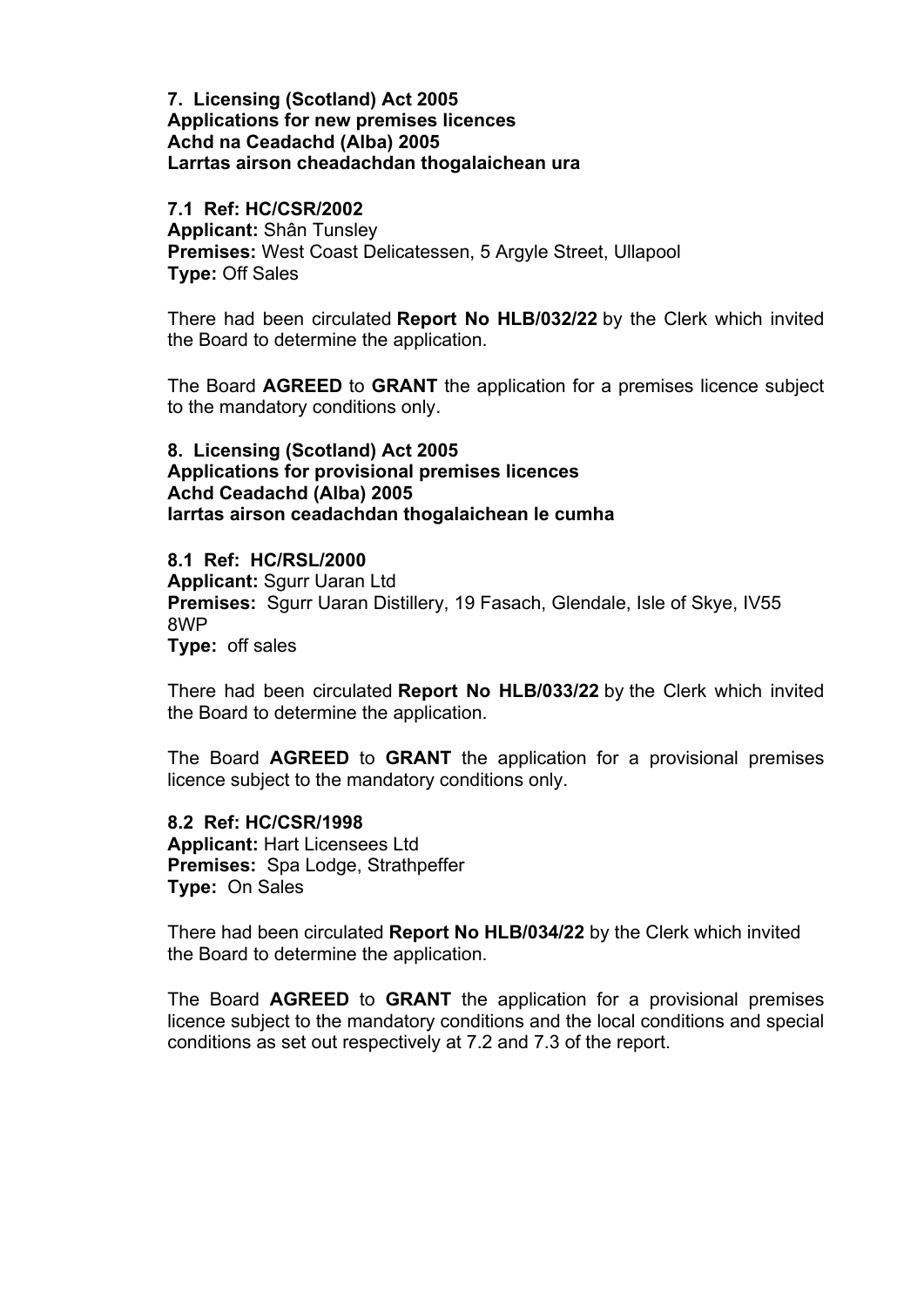### **9. Licensing (Scotland) Act 2005 Applications for variation (major) to premises licences Achd Ceadachd (Alba) 2005 Iarrtasan airson Caochladh (Mòr) a thaobh ceadachdan thogalaichean**

### **9.1 Ref: HC/INBS/640**

**Applicant**: Kings Golf Club Inverness, Balphadrig Road, Inverness, IV3 8AX **Premises**: Kings Golf Club, Balphadrig Road, Inverness, IV3 8AX **Type**: on and off-sales

There had been circulated **Report No HLB/035/22** by the Clerk which invited the Board to determine the application.

The Board **AGREED** to **GRANT** the application for a major variation to the premises licence subject to the mandatory conditions and the existing special conditions.

### **9.2 Ref: HC/RSL/1300**

**Applicant**: Glencoe Mountain Limited **Premises**: Glencoe Ski Centre Café, Glencoe, PH49 4HZ **Type**: On and Off Sales

There had been circulated **Report No HLB/036/22** by the Clerk which invited the Board to determine the application.

The Board **AGREED** to **GRANT** the application for a major variation to the premises licence subject to the mandatory conditions only.

### **9.3 Ref: HC/INBS/551**

**Applicant**: C J Lang and Son, 78 Longtown Road, Dundee, DD4 8JU **Premises**: Spar Shop, Station Road, Ardersier, IV2 7SU **Type**: off sales

There had been circulated **Report No HLB/037/22** by the Clerk which invited the Board to determine the application.

The Board **AGREED** to **GRANT** the application for a major variation to the premises licence subject to the mandatory conditions only.

### **9.4 Ref: HC/RSL/0478**

**Applicant**: SBM (Fort William) Limited **Premises**: Tavern Restaurant, 72 High Street, Fort William, PH33 7LP **Type**: On Sales

There had been circulated **Report No HLB/038/22** by the Clerk which invited the Board to determine the application.

The Board **AGREED** to **GRANT** the application for a major variation to the premises licence subject to the mandatory conditions, the existing local conditions and the additional local conditions as set out at 8.2 of the report.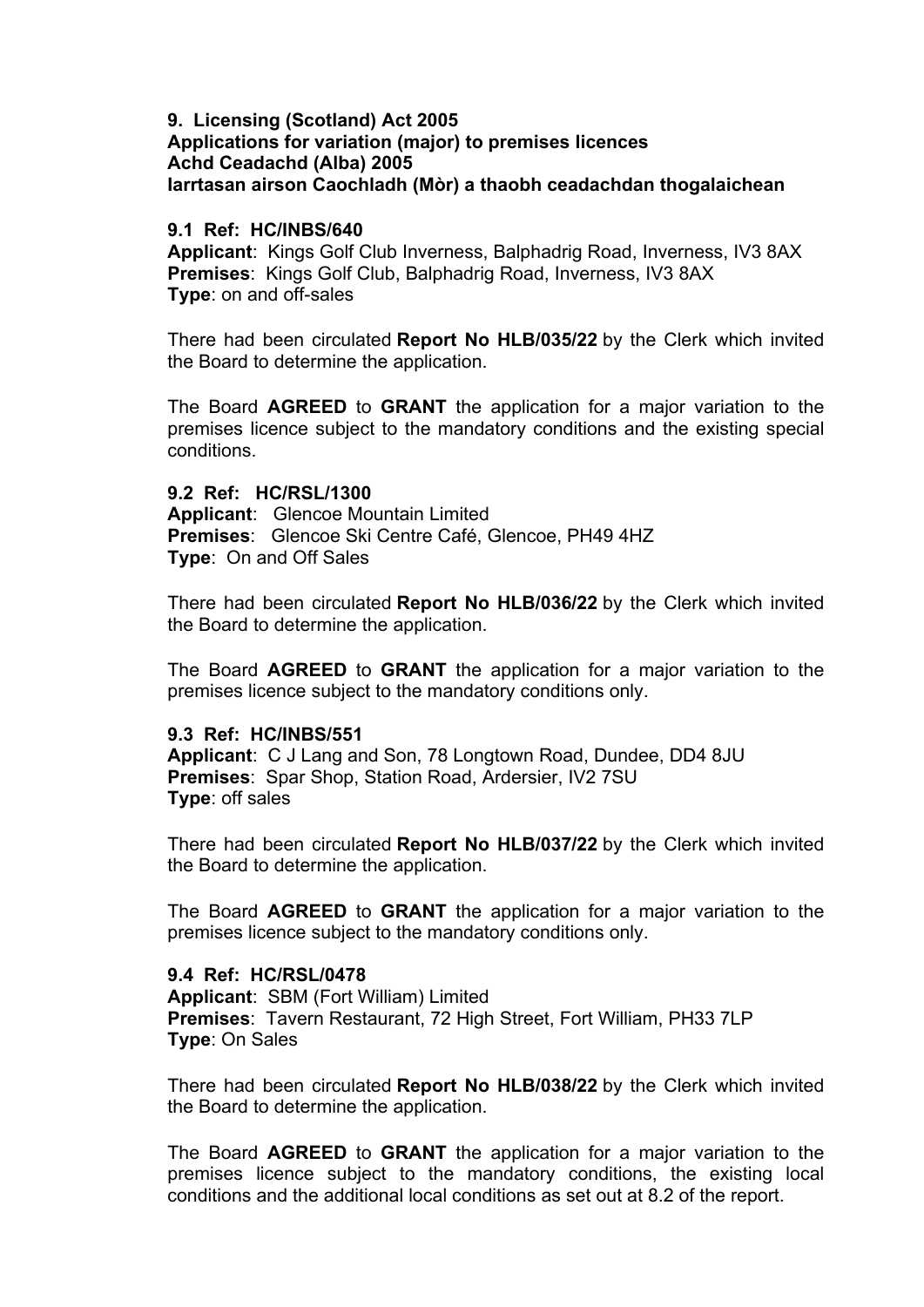### **9.5 Ref: HC/RSL/0778**

**Applicant**: Diageo Scotland Limited per Morton Fraser LLP **Premises**: Talisker Distillery, Carbost, Isle of Skye, IV47 8SR **Type**: on sales and off sales

There had been circulated **Report No HLB/039/22** by the Clerk which invited the Board to determine the application.

Mr D Hossack, solicitor for the applicant, requested an amendment to the recommended additional local condition (m) to allow alcoholic or non-alcoholic drinks to be consumed in any outdoor area after 22:00 hours when there was a festival or special event taking place. He also outlined the reasons for the increase sought in the off sales capacity in excess of the threshold set by the Board in its overprovision policy, based on the layout and nature of the premises and the presentation and display of the specialist products for sale.

In discussion. Members expressed the view that proposed increase in the off sales capacity in excess of the Board's policy was acceptable on the basis that the evidence put forward did not undermine the licensing objectives and they were satisfied with the reasons provided for departing from policy in this circumstance. Members further advised they were content with the amendment sought to the additional local condition (m).

The Board **AGREED** to **GRANT** the application for a major variation to the premises licence subject to the mandatory conditions, the existing local conditions and an additional local condition (as amended below) and the existing special conditions.

• *After 22:00 hours, alcoholic or non-alcoholic drinks shall not be consumed in any outdoor area other than when there is a festival or special event taking place*

### **9.6 Ref: HC/CSR/0706**

**Applicant**: Diageo Scotland Limited per Morton Fraser LLP **Premises**: Glen Ord Distillery Visitor Centre, Muir of Ord **Type**: On sales and Off sales

There had been circulated **Report No HLB/040/22** by the Clerk which invited the Board to determine the application.

Mr D Hossack, solicitor for the applicant, requested an amendment to the recommended additional local condition (m) to allow alcoholic or non-alcoholic drinks to be consumed in any outdoor area after 22:00 hours when there was a festival or special event taking place. He outlined the reasons for the increase sought in the off sales capacity in excess of the threshold set by the Board in its overprovision policy, based on the layout and nature of the premises and the presentation and display of the specialist products for sale. It was recognised the proposal to increase the on sales hours was outwith the Board's policy of restricting the continuous period during which alcohol may be sold to no more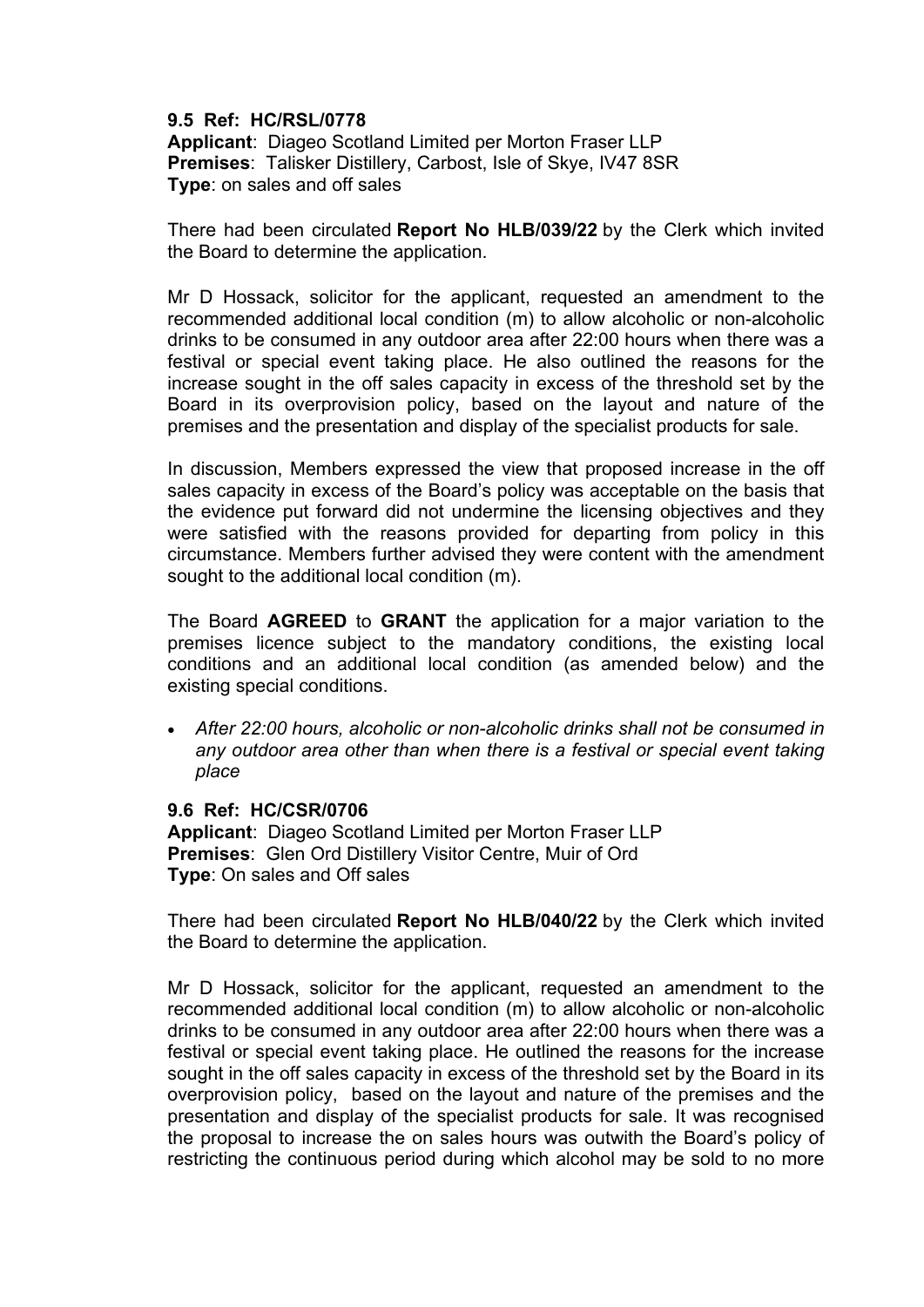than 14 hours. However, the proposed sale of alcohol before 11am related only to early morning tours of the premises in response to visitor demand and therefore could be distinguished from general on sales.

In discussion, Members advised they accepted the justification provided for the proposed on sales hours before 11am on the basis this specifically related to early morning tours of the premises. Thereafter, Members expressed the view that proposed increase in the off sales capacity in excess of the Board's policy was acceptable on the basis that the evidence put forward did not undermine the licensing objectives and they were satisfied with the reasons provided for departing from policy in this circumstance. Members further advised they were content with the amendment sought to the additional local condition (m).

The Board **AGREED** to **GRANT** the application for a major variation to the premises licence subject to the mandatory conditions, the existing local conditions and an additional local condition, to be amended as follows:

• *After 22:00 hours, alcoholic or non-alcoholic drinks shall not be consumed in any outdoor area other than when there is a festival or special event taking place*

### **9.7 Ref: HC/CSR/1032**

**Applicant**: Portree Partnership Limited **Premises**: The Old Inn, Flowerdale Glen, Gairloch **Type**: On sales and Off sales

There had been circulated **Report No HLB/041/22** by the Clerk which invited the Board to determine the application.

The Board **AGREED** to **GRANT** the application for a major variation to the premises licence subject to the mandatory conditions, the existing local conditions and the additional local condition as set out at 8.2 of the report.

#### **9.8 Ref: HC/CSR/0298**

**Applicant**: C J Lang and Son Limited **Premises**: Spar, Station Road, Conon Bridge **Type**: Off sales

There had been circulated **Report No HLB/042/22** by the Clerk which invited the Board to determine the application.

The Board **AGREED** to **GRANT** the application for a major variation to the premises licence subject to the mandatory conditions only.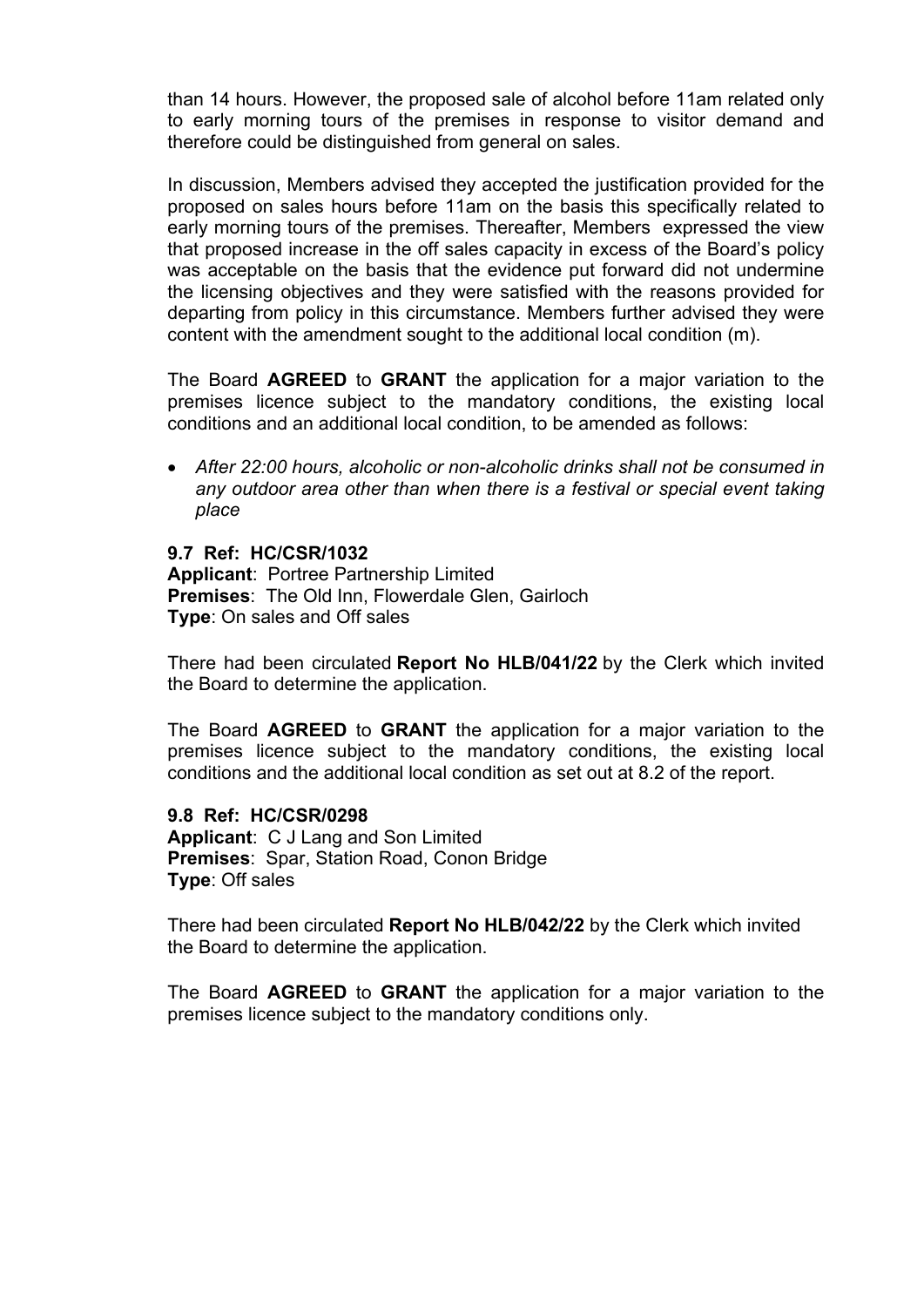**10. Licensing (Scotland) Act 2005 Section 83 – review of personal licence Achd Cheadachd (Alba) 2005, Earrann 83 – ath-sgrùdadh air ceadachd phearsanta**

**10.1 Licence Holder:** James Mellor (HC/RSL/L/7359)

There had been circulated **Report No HLB/043/22** by the Clerk.

Mr J Mellor, licence holder was not in attendance.



Following discussion, the Board **AGREED** to **REVOKE** the personal licence under section 84 of the Licensing (Scotland) Act 2005 as the personal licence holder has acted in a manner inconsistent with the licensing objectives,

personal licence holder was deemed no longer to be a fit and proper person to be the holder of such a licence.

the

This was based on the following reason:

•

## **11. Application for personal licence Iarrtas airson ceadachd phearsanta**

**11.1 Applicant**: Thomas McAnelly (HC/INBS/7880)

There had been circulated **Report No HLB/044/22** by the Clerk.

The applicant was not in attendance.

Sergeant K Duncan referred to the terms of Police Scotland's representation in relation to the application

Police Scotland were not objecting to the application.

In response to questions, Sergeant K Duncan provided further details on the circumstances

Following discussion, the Board **AGREED** to grant the application for a personal licence.